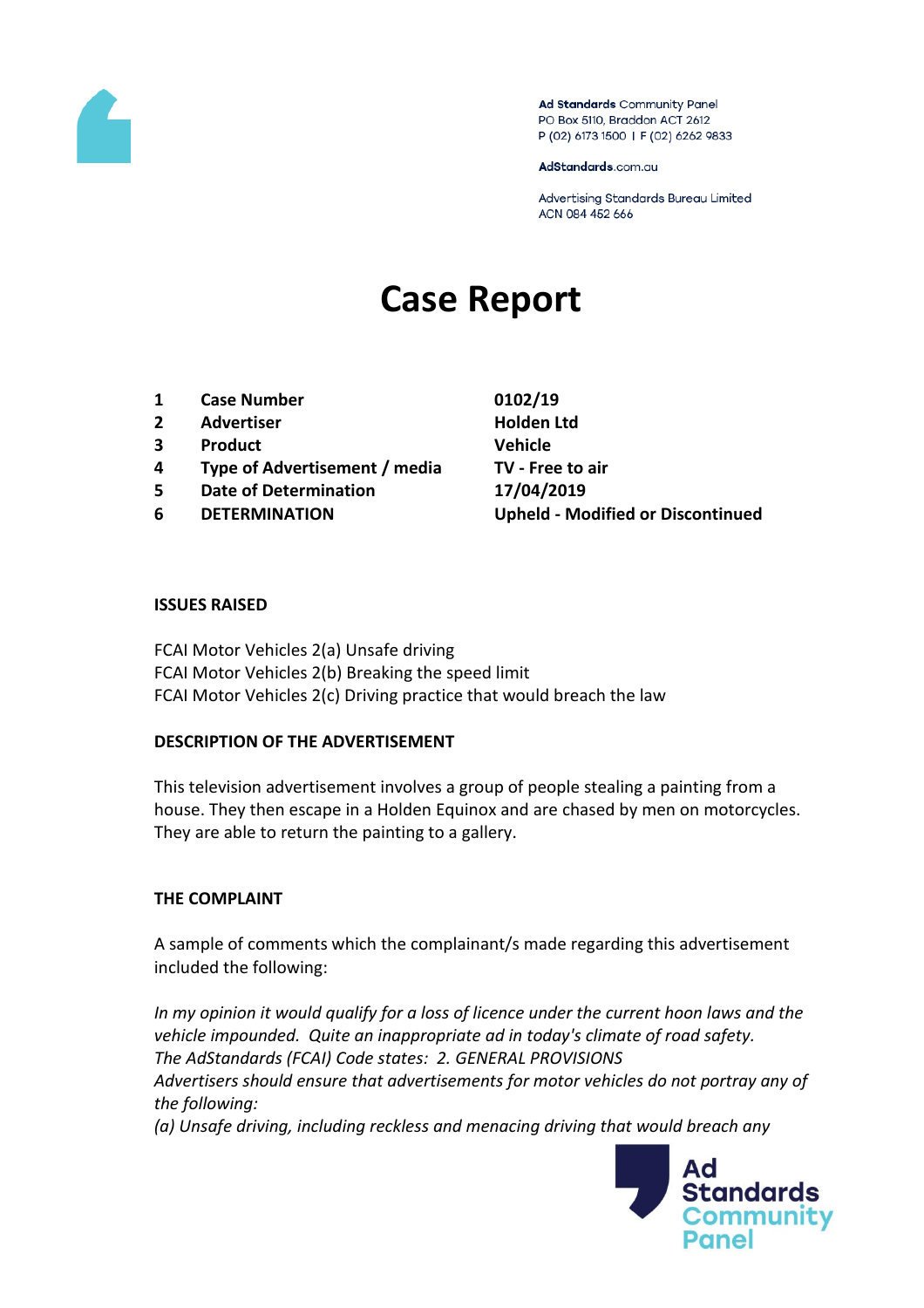

*Commonwealth law or the law of any State or Territory in the relevant jurisdiction in which the advertisement is published or broadcast dealing with road safety or traffic regulation, if such driving were to occur on a road or road-related area, regardless of where the driving is depicted in the advertisement.*

*[Examples: Vehicles travelling at excessive speed; sudden, extreme and unnecessary changes in direction and speed of a motor vehicle; deliberately and unnecessarily setting motor vehicles on a collision course; or the apparent and deliberate loss of control of a moving motor vehicle.]*

*(c) Driving practices or other actions which would, if they were to take place on a road or road-related area, breach any Commonwealth law or the law of any State or Territory in the relevant jurisdiction in which the advertisement is published or broadcast directly dealing with road safety or traffic regulation.*

*The recent VW ad which AdStandards found to have breached the code has since being modified https://www.crikey.com.au/2018/11/02/too-powerful-for-tvvolkswagen-ad-breaches-tv-advertising-code/ The new ad is now mocking the Code. These advertisers must learn that the Code is there for a very good reason and the FCAI was responsible for its wording. This new Holden ad is clearly in breach of the Code and should be withdrawn immediately*

## **THE ADVERTISER'S RESPONSE**

Comments which the advertiser made in response to the complainant/s regarding this advertisement include the following:

*Holden takes its legal responsibilities under the Competition and Consumer Act, AANA Advertiser Code of Ethics and the Federal Chamber of Automotive Industries Voluntary Code of Practice for Motor Vehicle Advertising (Code), very seriously. This reflects Holden's robust commitment to complying with advertising and motor vehicle safety regulations.*

## *The Complaint*

*The Complaint relates to a cut-down version of the Advertisement which was broadcast on television throughout the month of March (and continues to be broadcasted in April).*

*The concern raised by the complainant relates to the driving of the Equinox as it evades the pursuing motorcycles, specifically in relation to the driving manoeuvres in the shipyard scene of the Advertisement. The complainant describes these manoeuvres as dangerous and reckless. The complainant specifically refers to the vehicle making a 180 degree turn.* 

*The Advertisement*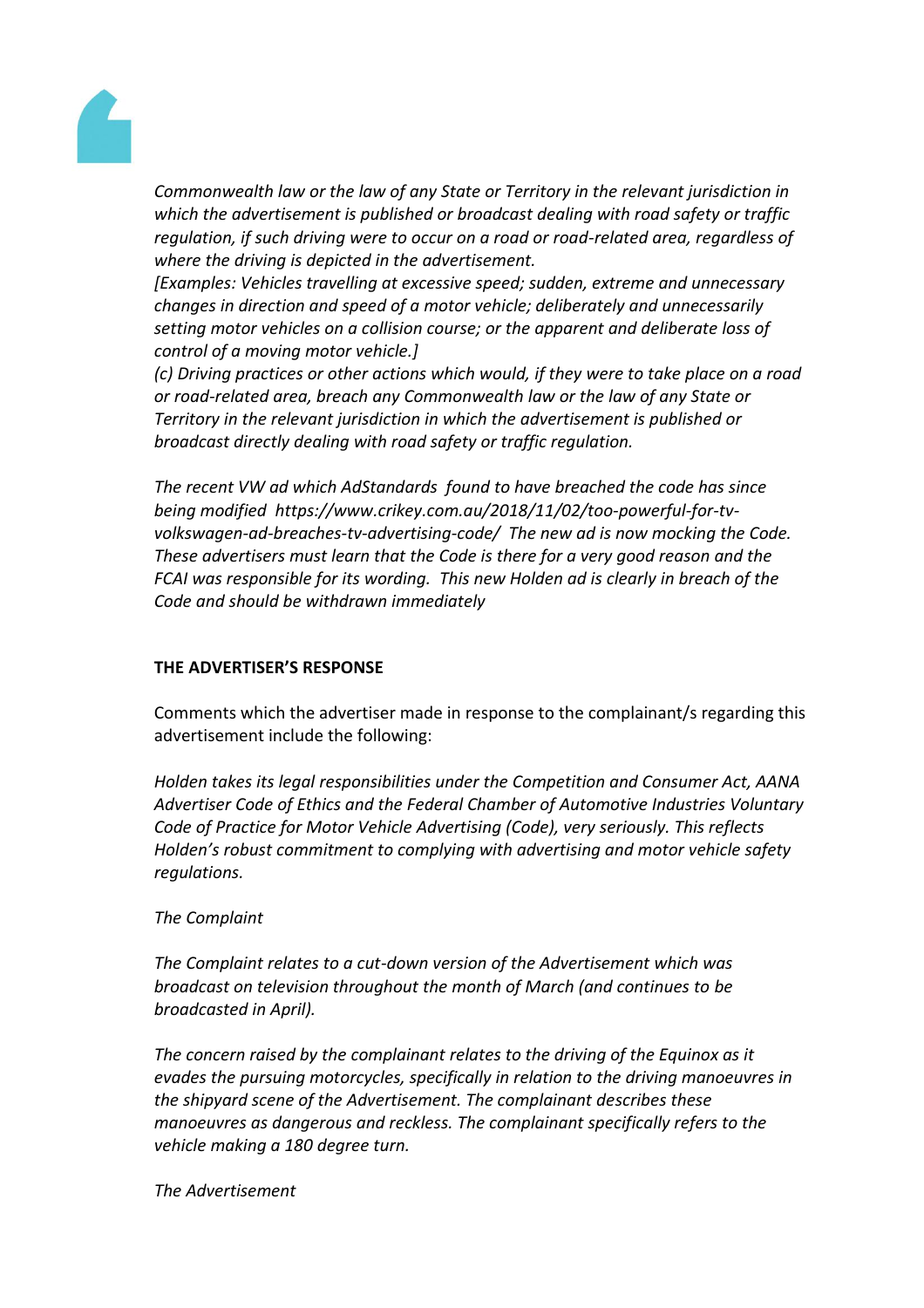

*The Advertisement forms part of a broader campaign for the Holden SUV range. The objective of the campaign is to showcase the range of Holden's SUVs and their respective features. The Advertisement is titled "A Holden Heist" and it depicts a cliché, Hollywood-style heist, where the "heroes" use a range of Holden SUVs to escape the pursuing "villains".*

*The Advertisement starts with the heroes performing a daring heist to recover a stolen painting from the villains' mansion. As the heroes run from the mansion, they are chased by the villains.*

*The heroes then jump into their Holden SUVs and are pursued by a black van and the villains on motorcycles. Using the features of each SUV, the heroes are able to escape, and return the painting to its rightful place (albeit the painting falls to the ground as some comic relief at the end of the Advertisement).*

*The driving scenes deliberately leverage cliché, Hollywood environments and actions to help our audience quickly understand that this Advertisement is designed to look like a movie trailer, rather than a depiction of real life events. Examples of this include:*

*- The small Trax squeezing through tight alleyways where the large black van cannot; - The Trax hiding in a laneway while our heroes drop through a man-hole to the waiting Equinox;*

*- A game of cat-and-mouse between the Equinox and motorcycles in a shipyard; - The Equinox hiding in plain sight in front of a billboard of the same Holden Equinox; and*

*- The Equinox driving into a hidden trap door at the back of a mock-caravan to eventually escape for good.*

*The Complaint specifically refers to a cut-down version of the Advertisement that focuses only on the Equinox's role in the Advertisement. Specifically, the Equinox features in the Advertisement in order to demonstrate the dynamic handling and power of the vehicle – this is demonstrated by the scene in which it manages to evade the motorcycles.*

# *Relevant legislation and regulations*

*The complaint is made pursuant to clause 2(c) of the Code, which requires that advertisers ensure that their advertisements for motor vehicles do not portray driving practices or other actions which would, if they were to take place on a road or roadrelated area, breach any Commonwealth law or the law of any State or Territory in the relevant jurisdiction in which the advertisement is published or broadcast, directly dealing with road safety or traffic regulation.*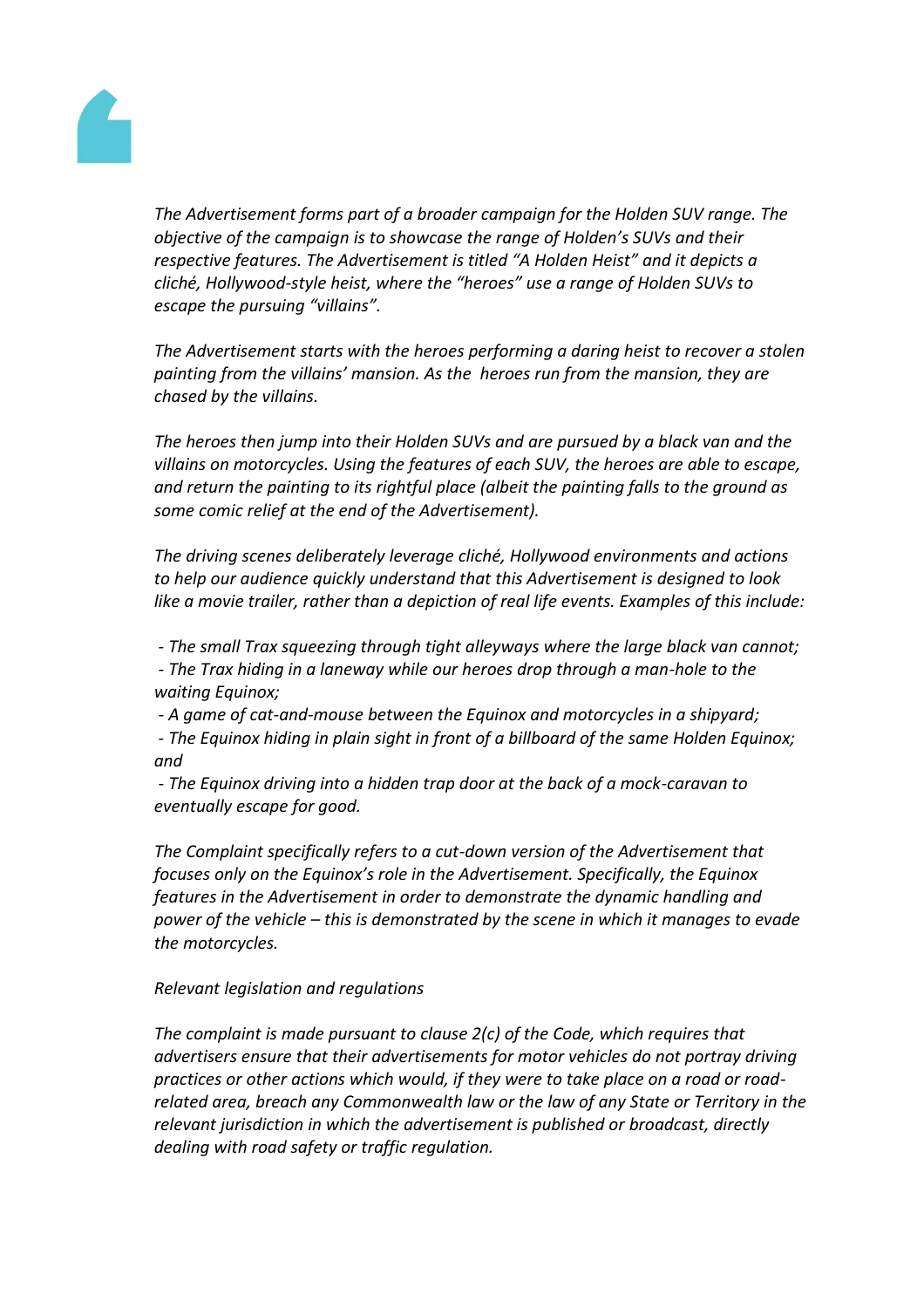

*The Advertisement was filmed in New Zealand, however, has also been broadcast in Australia where the complainant resides. The relevant laws and standards relating to driving in Australia are:*

- *1. Road Traffic Act 1961 (Cth) (RTA)\**
- *2. The Code*

*Section 46 of the RTA applies to 'reckless and dangerous driving'. Please find a copy of the provision attached. Subsection (1) contains a general requirement that a person must not drive a vehicle recklessly or at a speed or in a manner which is dangerous to any person. In determining whether this provision has been breached, regard will be given to the nature and road.*

*Applying clause 2 of the Code to the Advertisement*

*Based on the above, Holden believes the Advertisement is at all times in compliance with the provisions of the relevant legislation (RTA) and therefore also clause 2 of the Code.*

*In particular, in applying clause 2(c) of the Code to the Advertisement, we note the following:*

*a) Holden does not in any way condone the breach of any State, Territory or Commonwealth law;*

*b) The Advertisement was at all times filmed under controlled conditions by trained and experienced professionals. There was no unaccounted-for traffic, or any other potential obstacle present at any point during filming.*

*c) the Advertisement was deliberately created so as to mimic a Hollywood-style "heist. This is a common and effective technique used in advertising to demonstrate to viewers that certain acts are not based on real life footage and would not be condoned in a public space. The clear intent is to showcase the features of the vehicles in a comedic way.*

*d) the Advertisement was rigorously reviewed by our internal legal team who came to the same conclusion; and*

*e) crew members present on the day of filming, and contactable upon request, can attest to the fact that no one was harmed during the filming of this Advertisement.*

*While we respect the personal opinion of the complainant, Holden strongly believes that the Advertisement is in full compliance with the relevant laws and regulations, including the FCAI Code and AANA Code of Ethics, as well as real world community standards. Holden strongly supports the safety of all participants in its Advertisements and produces all of its advertising material in line with this policy.*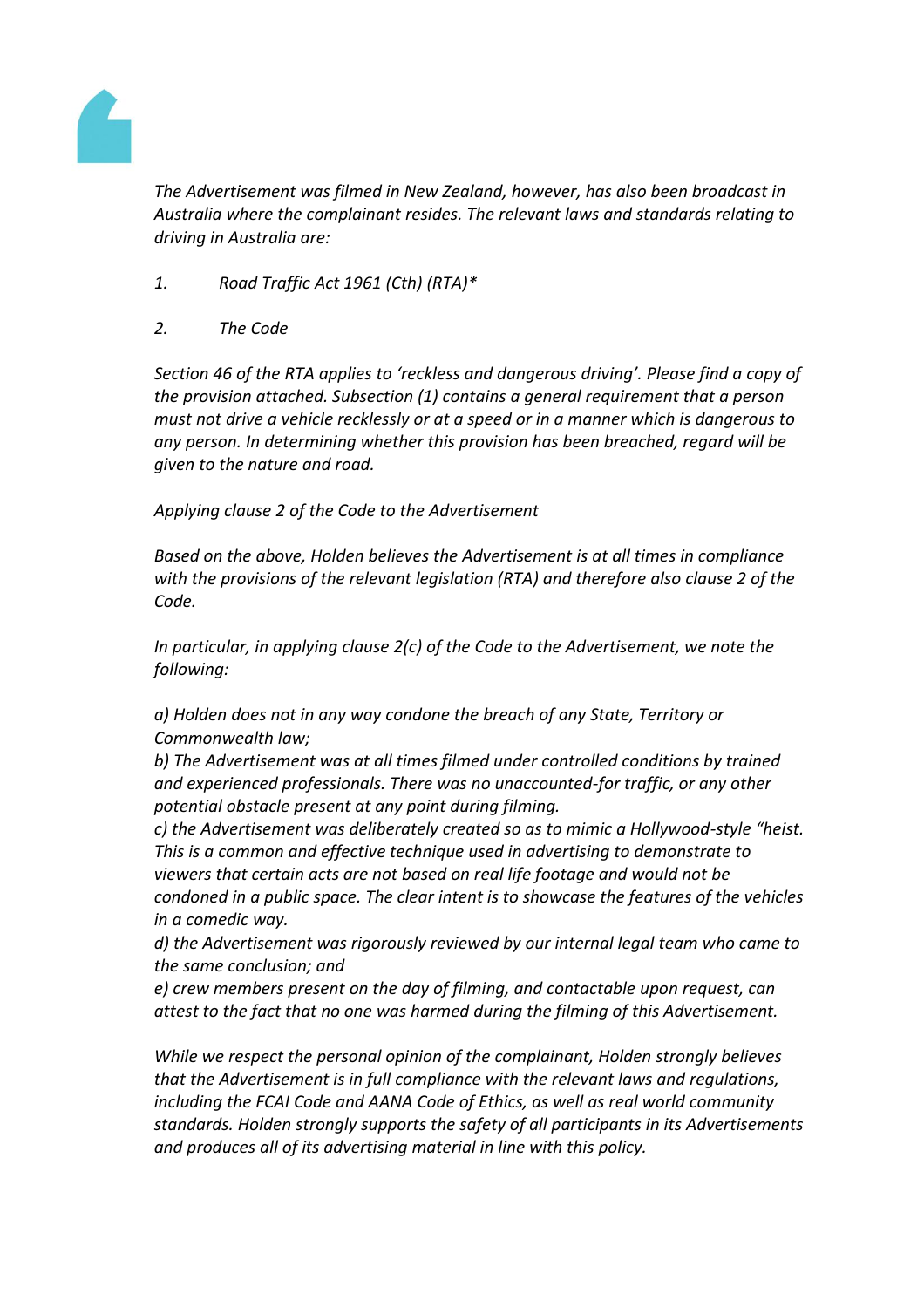

*We therefore request this complaint be dismissed.*

*\*Equivalent legislation also exists in the States and Territories of Australia, for example, the Road Safety Road Rules 2017 (Vic).* 

## **THE DETERMINATION**

The Ad Standards Community Panel (Panel) was required to determine whether the material before it was in breach of the Federal Chamber of Automotive Industries Voluntary Code of Practice for Motor Vehicle Advertising (the FCAI Code).

To come within the FCAI Code, the material being considered must be an advertisement. The FCAI Code defines an advertisement as follows: "matter which is published or broadcast in all of Australia, or in a substantial section of Australia, for payment or other valuable consideration and which draws the attention of the public, or a segment of it, to a product, service, person, organisation or line of conduct in a manner calculated to promote or oppose directly or indirectly that product, service, person, organisation or line of conduct".

The Panel considered whether the advertisement was for a motor vehicle. Motor vehicle is defined in the FCAI Code as meaning: "passenger vehicle; motorcycle; light commercial vehicle and off-road vehicle". The Panel determined that the Holden Equinox was a Motor Vehicle as defined in the FCAI Code.

The Panel determined that the material before it was an advertisement for a motor vehicle and therefore that the FCAI Code applied.

The Panel noted the complainant's concern that the advertisement shows the car performing a 180 degree turn which would be illegal on a road, driving at a high speed and driving recklessly.

The Panel then analysed specific sections of the FCAI Code and their application to the advertisement.

The Panel noted that the motor vehicle advertisement features a theme of a heist, in that the characters are shown to take a painting from a party and then evade pursuers in their vehicle before returning the painting to a museum. The Panel noted that the vehicle is depicting travelling through the city and a shipping container yard. A particular scene in the advertisement shows the vehicle performing a 180 degree turn, essentially changing direction suddenly, while evading the pursuers.

The Panel considered clause 2(a) of the FCAI Code. Clause 2(a) requires that: 'Advertisements for motor vehicles do not portray ...unsafe driving, including reckless or menacing driving that would breach any Commonwealth law or the law of any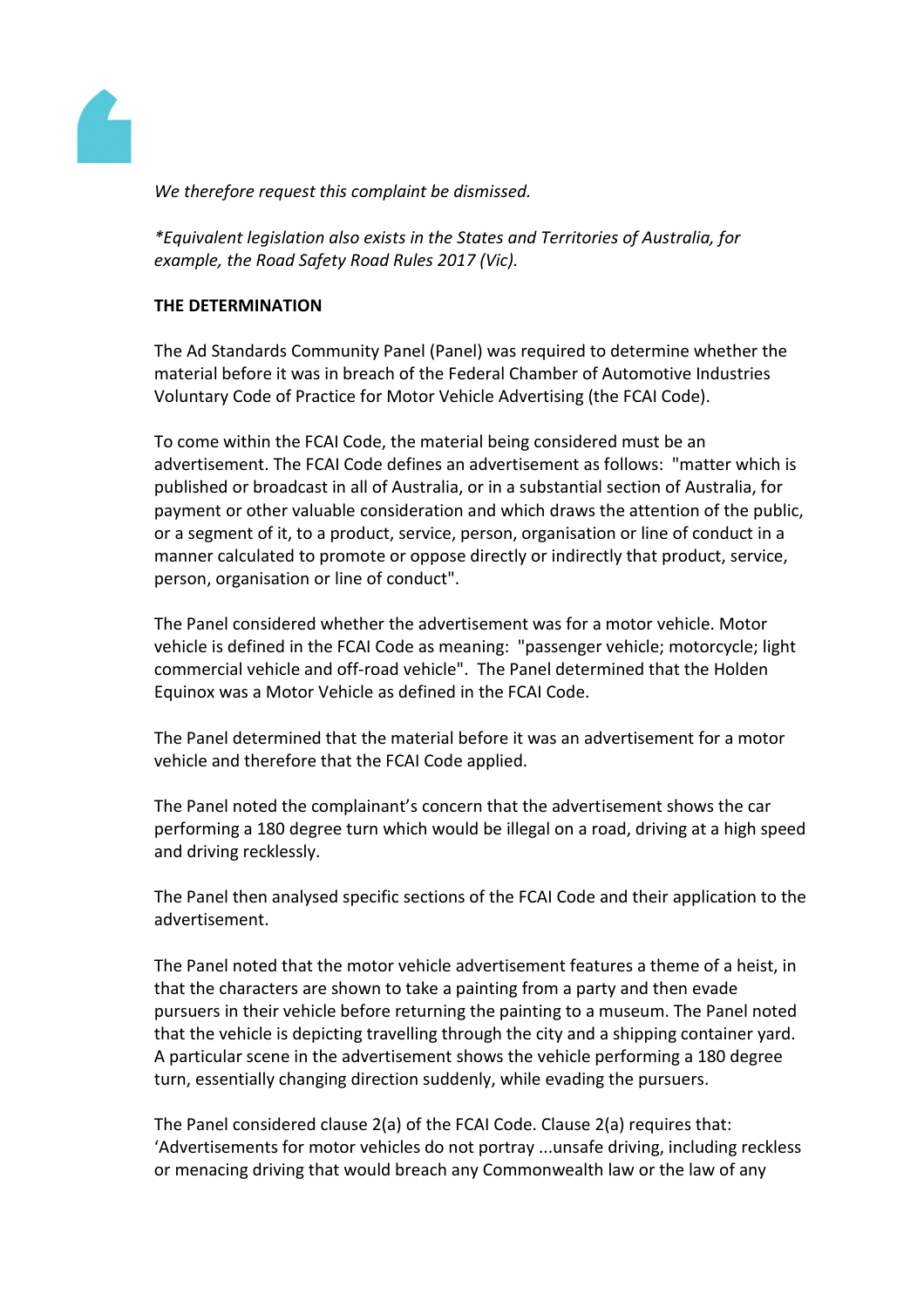

State or Territory in the relevant jurisdiction in which the advertisement is published or broadcast dealing with road safety or traffic regulation, if such driving were to occur on a road or road-related area, regardless of where the driving is depicted in the advertisement.'

The Panel noted the examples given in the FCAI Code include: 'Vehicles travelling at excessive speed; sudden, extreme and unnecessary changes in direction and speed of a motor vehicle…or the apparent and deliberate loss of control of a moving motor vehicle.'

The Panel noted the complainant's concern that the advertisement depicts dangerous driving, in particular the depiction of a 180 degree turn.

The Panel noted the scene in the advertisement which does depict the vehicle performing a sudden 180 degree turn in order for the characters to evade their pursuers after stealing a painting.

The Panel noted the advertisement featured the disclaimer "Filmed under controlled conditions. Expert driver used". The Panel noted this disclaimer was on screen for three seconds.

The Panel noted the guidance in the FCAI Code which states "In particular, it is noted that use of disclaimers indicating that a particular scene or advertisement was produced under controlled conditions; using expert drivers; that viewers should not attempt to emulate the driving depicted; or expressed in other similar terms, should be avoided. Such disclaimers cannot in any way be used to justify the inclusion of material which otherwise does not comply with the provisions of the Code."

In this instance, the Panel considered that the use of a disclaimer does not justify the inclusion of any unsafe driving, in particular the manoeuvre to change the direction of the motor vehicle.

The Panel noted the guidance in the FCAI Code states: "that advertisers may make legitimate use of fantasy, humour and self-evident exaggeration in creative ways in advertising for motor vehicles. However, such devices should not be used in any way to contradict, circumvent or undermine the provisions of the Code."

The Panel noted the advertiser's response that this advertisement was intended to showcase the features of the vehicle in a comedic way, however, the Panel considered that this depiction was a realistic image of a vehicle in an industrial area performing a sudden 180 degree turn, and that this is a realistic scenario which is unsafe.

The Panel considered that while the advertisement does use humour and a Hollywood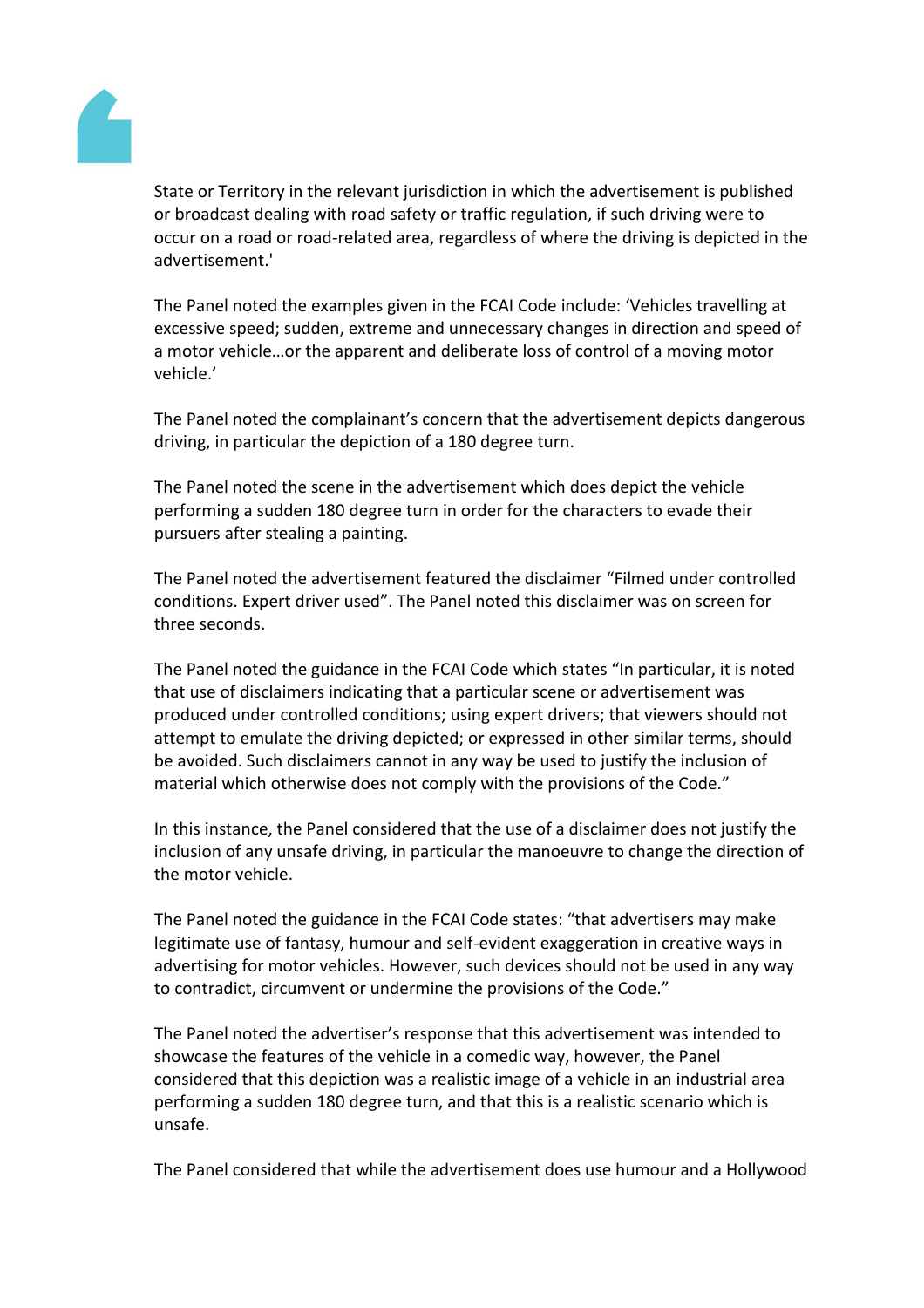

style heist theme, the vehicle is still depicted as performing a 180 degree turn. The Panel considered that there is significant community concern around road safety in relation to unsafe driving. The Panel considered that although the advertisement had fantastical elements, the depiction of the vehicle performing that turn was a realistic scenario that would constitute unsafe and reckless driving.

The Panel considered that the use of fantasy elements and exaggeration did not mitigate the depiction of unsafe driving. The Panel determined that this scene in the advertisement did breach Clause 2(a) of the FCAI Code.

The Panel then considered clause 2(b) of the FCAI Code. Clause 2(b) requires that "Advertisements for motor vehicles do not portray: people driving at speeds in excess of speed limits in the relevant jurisdiction in Australia in which the advertisement is published or broadcast."

The Panel considered the complainant's concern that the advertisement depicted the vehicle travelling at high speed through a shipping container yard.

The Panel considered that there was no depiction of the speedometer in the advertisement and no context to clearly indicate how fast the vehicle was travelling.

The Panel considered that the turns performed and the landscape in the shipping container yard would make it very difficult for the vehicle to reach speeds that would breach the law, and additionally noted that the vehicle is not shown to gain speed during these scenes. Rather, the vehicle is mostly depicted turning corners. The Panel noted that dust is stirred up during these scenes, however considered that this is a result of a dusty location, rather than a result of excessive speeds.

The Panel considered that the advertisement did not breach Clause 2(b) of the FCAI Code.

The Panel then considered clause 2(c) of the FCAI Code. Clause 2(c) requires that:

"Advertisements for motor vehicles do not portray ...driving practices or other actions which would if they were to take place on a road or road-related area, breach any Commonwealth law or the law of any State or Territory in the relevant jurisdiction in which the advertisement is published or broadcast directly dealing with road safety or traffic regulation. (examples: illegal use of hand-held mobile phones or not wearing seat belts in a moving motor vehicle]."

The Panel noted the complainant's concern that the advertisement depicts the man's car stopped in a position where it may be hit by another vehicle and pushed onto the tracks.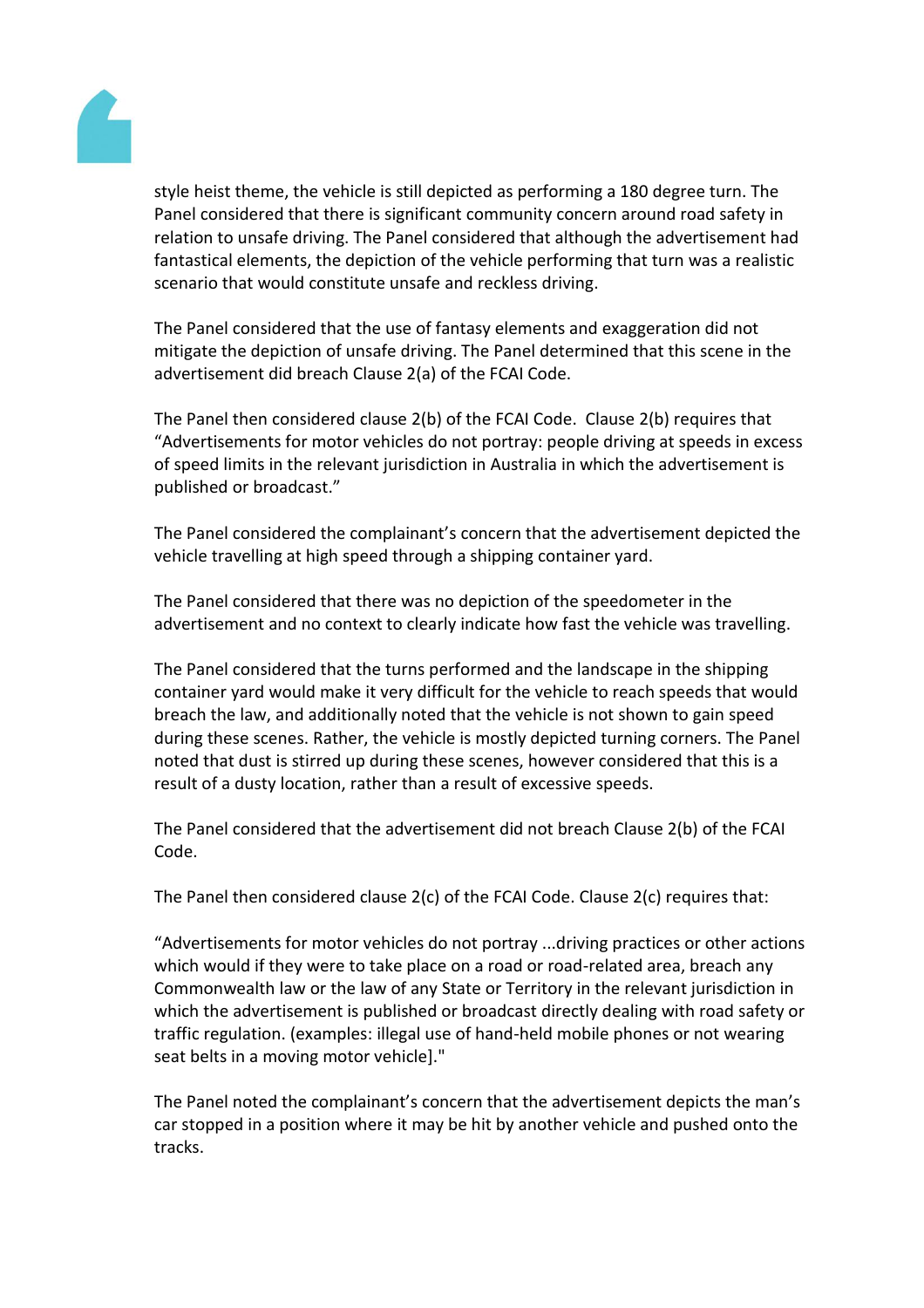

The Panel noted that this section of the Code is particular to activities relating to road safety or traffic regulation, as opposed to unsafe driving which is detailed in Section 2(a) of the Code.

The Panel considered that there is no depiction in the advertisement of the vehicle performing any driving practices that would breach the law. Specifically, the vehicle is not shown to violate any traffic regulations when driving in the city, for example ignoring traffic lights, stop signs. Additionally, all passengers are depicted as wearing seatbelts, and the driver is depicted as being focussed on the road.

The Panel considered that the advertisement did not portray driving practices or other actions which would if they were to take place on a road or road related area, breach any commonwealth law.

The Panel determined that the advertisement did not breach Clause 2(c) of the FCAI Code.

Finding that the advertisement did breach Cause 2(a) of the FCAI Code the Panel upheld the complaint.

# **THE ADVERTISER'S RESPONSE TO DETERMINATION**

I refer to the Advertising Standards Community Panel's determination regarding the recent advertisement featuring the Holden Equinox, outlined under case report 04102/19 ("Determination). While we do not agree with the conclusions drawn in the Determination, we agree to cooperate fully and modify the advertisement to give effect to the concerns expressed in the Determination and the original complaint. We wish to provide this Advertiser's Statement below to be published as part of the case report and outline how we intend to modify the advertising to comply with the Code.

To demonstrate the exciting driving capability and class-leading turbo power of the Holden Equinox, we included a 180-degree turn within the 'A Holden Heist' advertisement as our heroes evade pursuing motorcycles. This manoeuvre was filmed under controlled conditions in a shipping yard with the intent of story-telling and was not intended to represent a real-world scenario. While it was our belief that this manoeuvre was acceptable within the fantastical nature of a comedic story heavy with Hollywood cliché, we will modify the advertisement to alleviate the concerns expressed in the Determination. This scene appears in a wide range of Holden's TV and online advertising and as such we will update the advertisement to create an updated version where the 180-degree turn is removed. We are working urgently through a plan with our broadcast partners to remove the current version of this advertisement from all environments including TV, online and social media.

We are taking these steps to modify the advertising as Holden takes its commitment